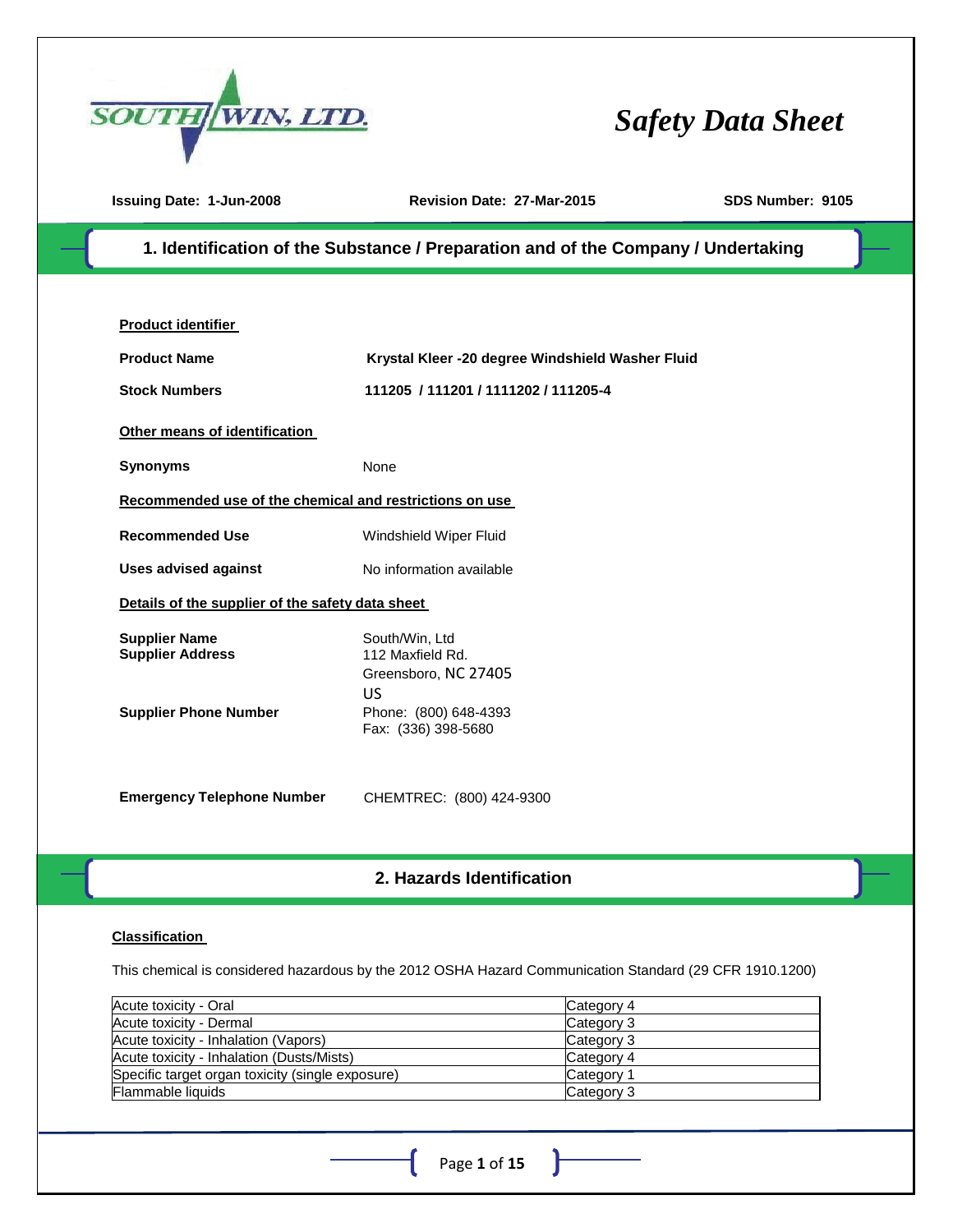

**Issuing Date: 1-Jun-2008 Revision Date: 27-Mar-2015 SDS Number: 9105**

**GHS Label elements, including precautionary statements**

#### *Emergency Overview*



#### **Precautionary Statements - Prevention**

Wash face, hands and any exposed skin thoroughly after handling Do not eat, drink or smoke when using this product Wear protective gloves/protective clothing/eye protection/face protection Use only outdoors or in a well-ventilated area Do not breathe dust/fume/gas/mist/vapors/spray Keep away from heat/sparks/open flames/hot surfaces. - No smoking Keep container tightly closed Ground/bond container and receiving equipment Use explosion-proof electrical/ ventilating/ lighting/ equipment Use only non-sparking tools Take precautionary measures against static discharge Keep cool

#### **Precautionary Statements - Response**

IF exposed: Call a POISON CENTER or doctor/physician Specific treatment (see supplemental first aid instructions on this label)

#### **Skin**

Call a POISON CENTER or doctor/physician if you feel unwell Wash contaminated clothing before reuse IF ON SKIN (or hair): Remove/Take off immediately all contaminated clothing. Rinse skin with water/shower

#### **Inhalation**

IF INHALED: Remove victim to fresh air and keep at rest in a position comfortable for breathing Call a POISON CENTER or doctor/physician

#### **Ingestion**

IF SWALLOWED: Call a POISON CENTER or doctor/physician if you feel unwell Rinse mouth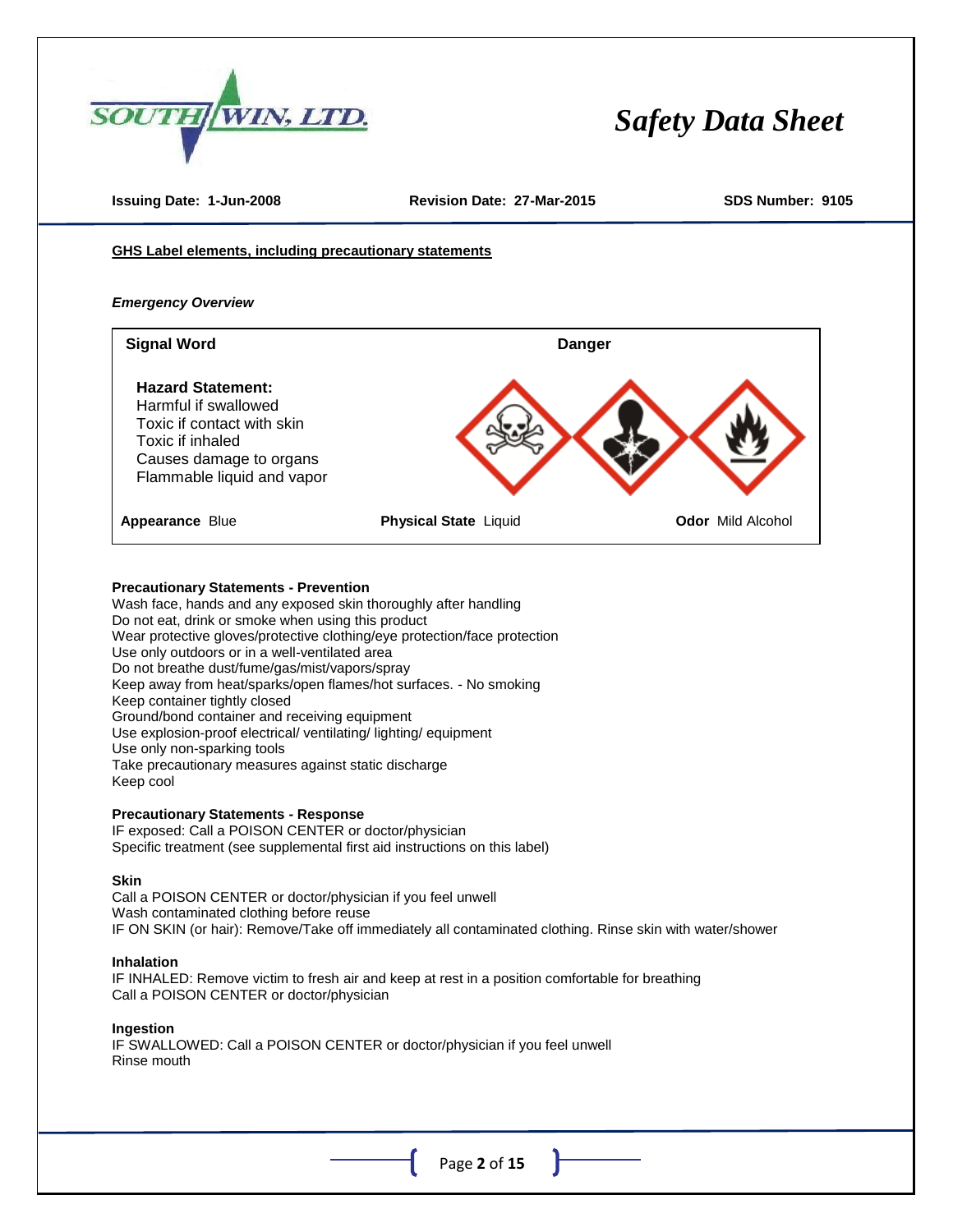

**Issuing Date: 1-Jun-2008 Revision Date: 27-Mar-2015 SDS Number: 9105**

**Fire**

In case of fire: Use CO2, dry chemical, or foam for extinction

**Precautionary Statements - Storage**

Store locked up Store in a well-ventilated place. Keep container tightly closed

**Precautionary Statements - Disposal** Dispose of contents/container to an approved waste disposal plant

#### **Hazards not otherwise classified (HNOC)**

Not applicable

#### **Unknown Toxicity**

0.1% of the mixture consists of ingredient(s) of unknown toxicity

#### **Other information**

.

PROLONGED OR REPEATED CONTACT MAY DRY SKIN AND CAUSE IRRITATION

#### **Interactions with Other Chemicals**

Use of alcoholic beverages may enhance toxic effects.

## **3. COMPOSITION/INFORMATION ON INGREDIENTS 3. Composition / Information on Ingredients**

| <b>Chemical Name</b>                                                                     | <b>CAS No</b> | Weight-%  | <b>Trade Secret</b> |  |
|------------------------------------------------------------------------------------------|---------------|-----------|---------------------|--|
| Methyl alcohol                                                                           | 67-56-1       | $30 - 40$ |                     |  |
| *The exact percentage (concentration) of composition has been withheld as a trade secret |               |           |                     |  |

## **4. FIRST AID MEASURES 4. First Aid Measures**

| <b>First aid measures</b> |                                                                                                                                                                                                                                                                            |
|---------------------------|----------------------------------------------------------------------------------------------------------------------------------------------------------------------------------------------------------------------------------------------------------------------------|
| <b>General Advice</b>     | Show this safety data sheet to the doctor in attendance. Immediate medical<br>attention is required.                                                                                                                                                                       |
| <b>Eye Contact</b>        | Rinse immediately with plenty of water, also under the eyelids, for at least 15<br>minutes. Keep eye wide open while rinsing. Do not rub affected area. Seek<br>immediate medical attention/advice. Remove contact lenses, if present and<br>easy to do. Continue rinsing. |
|                           | Page 3 of 15                                                                                                                                                                                                                                                               |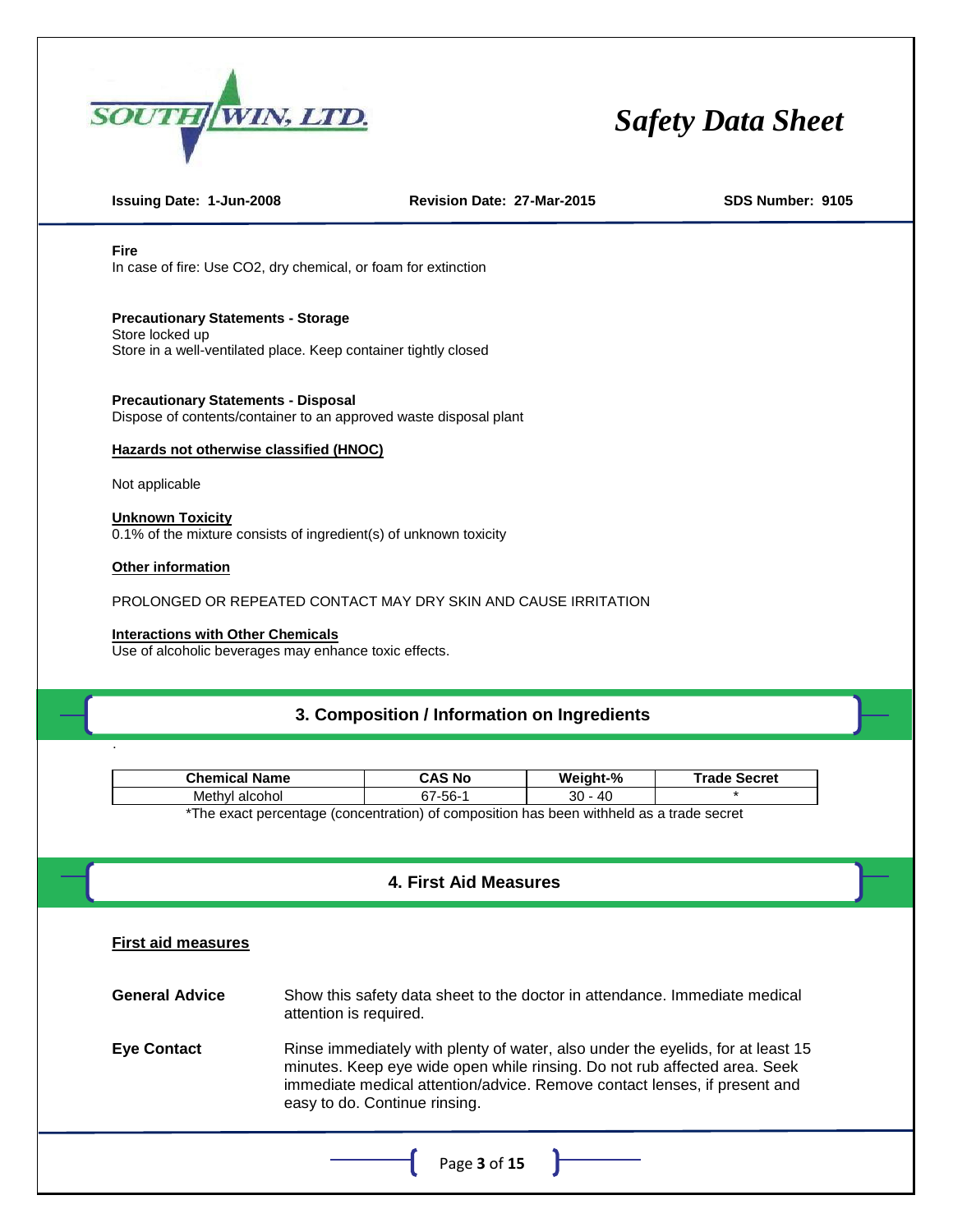

| Issuing Date: 1-Jun-2008                                                          | Revision Date: 27-Mar-2015                                                                                                                                                                     | SDS Number: 9105 |
|-----------------------------------------------------------------------------------|------------------------------------------------------------------------------------------------------------------------------------------------------------------------------------------------|------------------|
| <b>Skin Contact</b>                                                               | Immediate medical attention is required. Wash off immediately with soap and<br>plenty of water while removing all contaminated clothes and shoes.                                              |                  |
| <b>Inhalation</b>                                                                 | Remove to fresh air. If not breathing, give artificial respiration. If breathing is<br>difficult, (trained personnel should) give oxygen.                                                      |                  |
| Ingestion                                                                         | Do NOT induce vomiting. Rinse mouth immediately and drink plenty of water.<br>Never give anything by mouth to an unconscious person. Call a physician or<br>poison control center immediately. |                  |
| Self-protection of the<br>first aider                                             | Ensure that medical personnel are aware of the material(s) involved, take<br>precautions to protect themselves and prevent spread of contamination.                                            |                  |
|                                                                                   | Most important symptoms and effects, both acute and delayed                                                                                                                                    |                  |
| <b>Most Important</b><br><b>Symptoms and Effects</b>                              | Coughing and/ or wheezing. Difficulty in breathing.                                                                                                                                            |                  |
|                                                                                   | Indication of any immediate medical attention and special treatment needed                                                                                                                     |                  |
| <b>Notes to Physician</b>                                                         | Treat symptomatically.                                                                                                                                                                         |                  |
|                                                                                   |                                                                                                                                                                                                |                  |
|                                                                                   |                                                                                                                                                                                                |                  |
|                                                                                   | 5. Fire-fighting Measures                                                                                                                                                                      |                  |
| <b>Suitable Extinguishing Media</b>                                               | Dry chemical, CO2, water spray or regular foam. Use water spray or fog; do not use straight streams.                                                                                           |                  |
| Unsuitable extinguishing media                                                    | CAUTION: All these products have a very low flash point. Use of water spray when fighting fire may be inefficient.                                                                             |                  |
| <b>Specific Hazards Arising from the Chemical</b><br>Some may be transported hot. |                                                                                                                                                                                                |                  |
| <b>Uniform Fire Code</b>                                                          | Flammable Liquid: I-C                                                                                                                                                                          |                  |
| <b>Hazardous Combustion Products</b><br>Carbon oxides.                            |                                                                                                                                                                                                |                  |
| <b>Explosion Data</b><br>Sensitivity to Mechanical No.<br>Impact                  |                                                                                                                                                                                                |                  |
| <b>Sensitivity to Static</b><br><b>Discharge</b>                                  | Yes.                                                                                                                                                                                           |                  |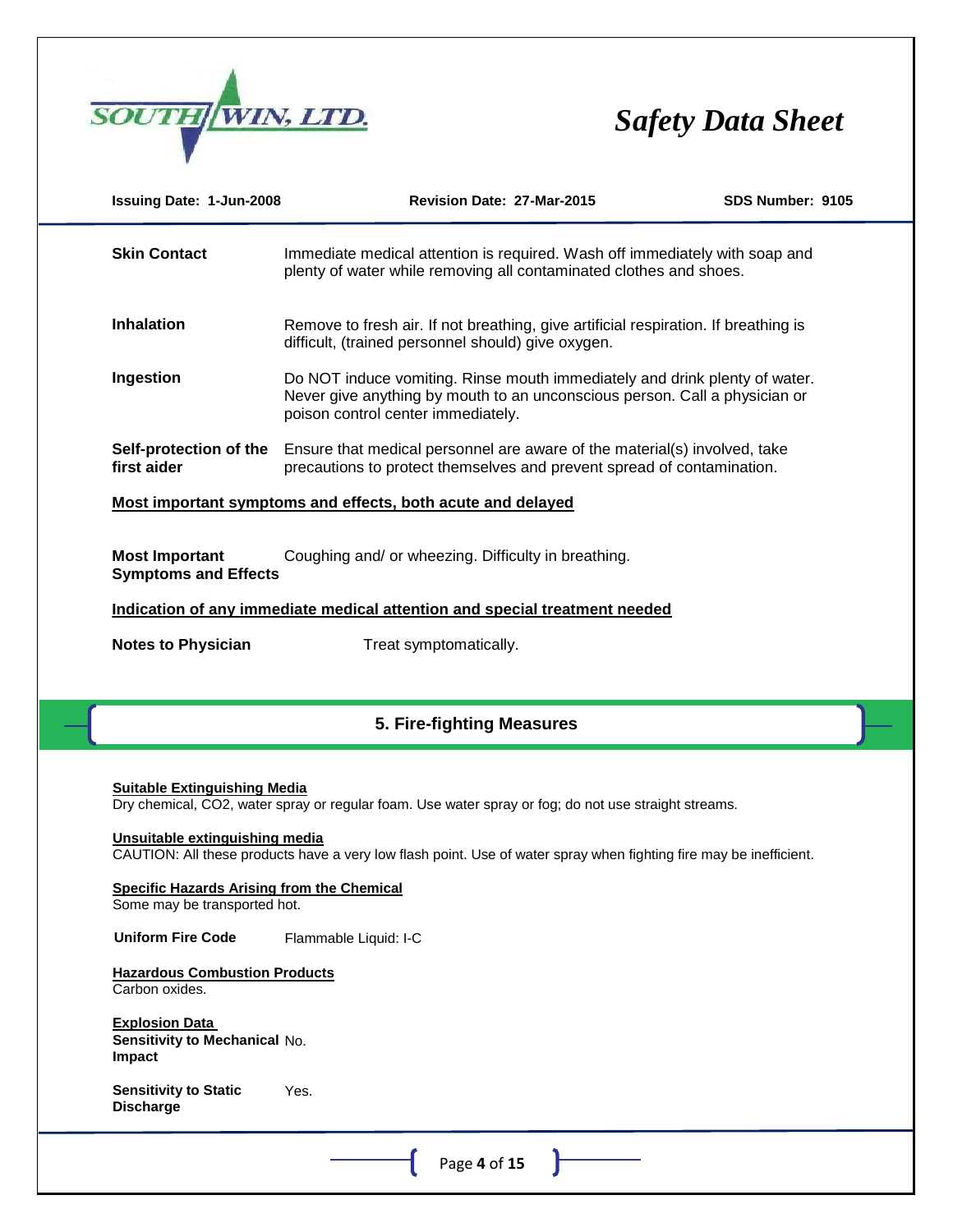

**Issuing Date: 1-Jun-2008 Revision Date: 27-Mar-2015 SDS Number: 9105**

**Protective equipment and precautions for firefighters** Move containers from fire area if you can do it without risk.

#### **6. ACCIDENTAL RELEASE MEASURES 6. Accidental Release Measures**

#### **Personal precautions, protective equipment and emergency procedures**

| <b>Personal Precautions</b>                | Avoid contact with skin, eyes or clothing. Ensure adequate ventilation. Use<br>personal protective equipment as required. Evacuate personnel to safe areas. Do<br>not breathe vapor or mist. Keep people away from and upwind of spill/leak. See<br>section 8 for more information. ELIMINATE all ignition sources (no smoking,<br>flares, sparks or flames in immediate area). Pay attention to flashback. Take<br>precautionary measures against static discharges. All equipment used when<br>handling the product must be grounded. Do not touch or walk through spilled<br>material. |
|--------------------------------------------|-------------------------------------------------------------------------------------------------------------------------------------------------------------------------------------------------------------------------------------------------------------------------------------------------------------------------------------------------------------------------------------------------------------------------------------------------------------------------------------------------------------------------------------------------------------------------------------------|
| <b>Other Information</b>                   | Water spray may reduce vapor; but may not prevent ignition in closed spaces.                                                                                                                                                                                                                                                                                                                                                                                                                                                                                                              |
| <b>Environmental Precautions</b>           |                                                                                                                                                                                                                                                                                                                                                                                                                                                                                                                                                                                           |
| <b>Environmental</b><br><b>Precautions</b> | Prevent entry into waterways, sewers, basements or confined areas.                                                                                                                                                                                                                                                                                                                                                                                                                                                                                                                        |
|                                            | Methods and material for containment and cleaning up                                                                                                                                                                                                                                                                                                                                                                                                                                                                                                                                      |
|                                            | Methods for Containment A vapor suppressing foam may be used to reduce vapors. Absorb or cover with dry<br>earth, sand or other non-combustible material and transfer to containers.                                                                                                                                                                                                                                                                                                                                                                                                      |
|                                            | Methods for cleaning up Use clean non-sparking tools to collect absorbed material. Dike far ahead of liquid spill<br>for later disposal. Soak up with inert absorbent material. Pick up and transfer to<br>properly labeled containers.                                                                                                                                                                                                                                                                                                                                                   |
|                                            |                                                                                                                                                                                                                                                                                                                                                                                                                                                                                                                                                                                           |
|                                            |                                                                                                                                                                                                                                                                                                                                                                                                                                                                                                                                                                                           |
|                                            |                                                                                                                                                                                                                                                                                                                                                                                                                                                                                                                                                                                           |
|                                            |                                                                                                                                                                                                                                                                                                                                                                                                                                                                                                                                                                                           |
|                                            |                                                                                                                                                                                                                                                                                                                                                                                                                                                                                                                                                                                           |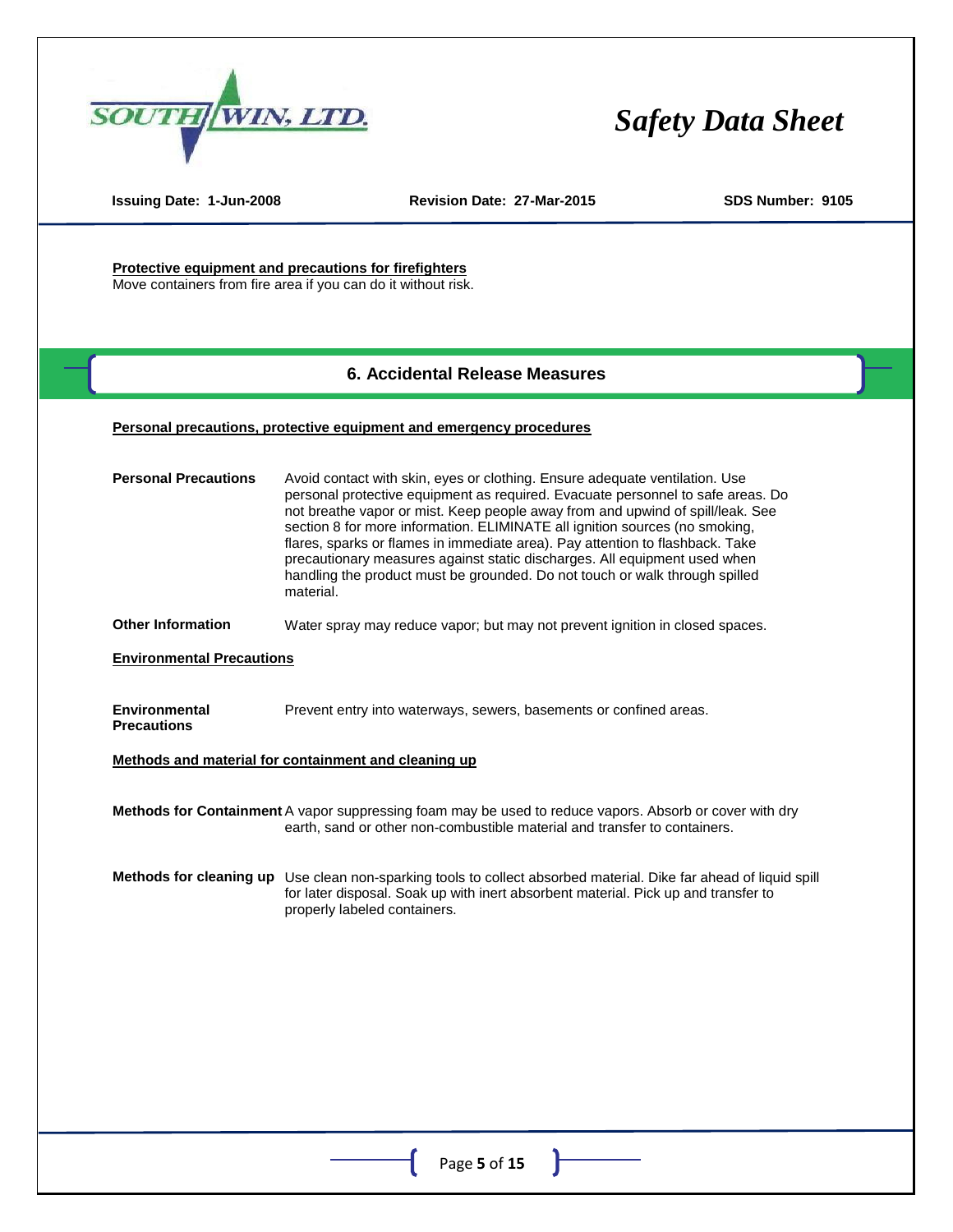| <b>WIN, LTD.</b>                     |                                                                                                                                                                                                                                                                                                                                                                                                                                                                                                                                                                                                                                                                                                                                                                                              | <b>Safety Data Sheet</b> |
|--------------------------------------|----------------------------------------------------------------------------------------------------------------------------------------------------------------------------------------------------------------------------------------------------------------------------------------------------------------------------------------------------------------------------------------------------------------------------------------------------------------------------------------------------------------------------------------------------------------------------------------------------------------------------------------------------------------------------------------------------------------------------------------------------------------------------------------------|--------------------------|
| <b>Issuing Date: 1-Jun-2008</b>      | Revision Date: 27-Mar-2015                                                                                                                                                                                                                                                                                                                                                                                                                                                                                                                                                                                                                                                                                                                                                                   | SDS Number: 9105         |
|                                      | 7. Handling and Storage                                                                                                                                                                                                                                                                                                                                                                                                                                                                                                                                                                                                                                                                                                                                                                      |                          |
| <b>Precautions for safe handling</b> |                                                                                                                                                                                                                                                                                                                                                                                                                                                                                                                                                                                                                                                                                                                                                                                              |                          |
| <b>Handling</b>                      | Handle in accordance with good industrial hygiene and safety practice. Avoid contact<br>with skin, eyes or clothing. In case of insufficient ventilation, wear suitable respiratory<br>equipment. Do not eat, drink or smoke when using this product. Take off contaminated<br>clothing and wash before reuse. Do not breathe vapor or mist. Use only with adequate<br>ventilation and in closed systems. Use personal protection equipment. Keep away from<br>heat/sparks/open flames/hot surfaces. - No smoking. Use grounding and bonding<br>connection when transferring this material to prevent static discharge, fire or explosion.<br>Use spark-proof tools and explosion-proof equipment. Keep in an area equipped with<br>sprinklers. Use according to package label instructions. |                          |
|                                      | Conditions for safe storage, including any incompatibilities                                                                                                                                                                                                                                                                                                                                                                                                                                                                                                                                                                                                                                                                                                                                 |                          |
| <b>Storage</b>                       | Keep containers tightly closed in a dry, cool and well-ventilated place. Keep out of the<br>reach of children. Protect from moisture. Store away from other materials. Store locked<br>up. Keep away from heat, sparks, flame and other sources of ignition (i.e., pilot lights,<br>electric motors and static electricity). Keep in properly labeled containers. Do not store<br>near combustible materials. Keep in an area equipped with sprinklers. Store in<br>accordance with the particular national regulations. Store in accordance with local<br>regulations.                                                                                                                                                                                                                      |                          |
| <b>Incompatible Products</b>         | None known based on information supplied.                                                                                                                                                                                                                                                                                                                                                                                                                                                                                                                                                                                                                                                                                                                                                    |                          |
|                                      | 8. Exposure Controls / Personal Protection                                                                                                                                                                                                                                                                                                                                                                                                                                                                                                                                                                                                                                                                                                                                                   |                          |

#### **Control parameters**

#### **Exposure Guidelines**

| <b>Chemical Name</b> | <b>ACGIH TLV</b>    | <b>OSHA PEL</b>            | <b>NIOSH IDLH</b>           |
|----------------------|---------------------|----------------------------|-----------------------------|
| Methyl alcohol       | $STEL = 250$ ppm    | TWA: 200 ppm               | IDLH: 6000 ppm              |
| 67-56-1              | <b>TWA: 200 ppm</b> | TWA: 260 mg/m <sup>3</sup> | TWA: 200 ppm                |
|                      | $S^*$               | (vacated) TWA: 200 ppm     | TWA: 260 mg/m <sup>3</sup>  |
|                      |                     | (vacated) TWA: 260         | STEL: 325 mg/m <sup>3</sup> |
|                      |                     | mq/m <sup>3</sup>          | STEL: 250 ppm               |
|                      |                     | (vacated) STEL: 250 ppm    |                             |
|                      |                     | (vacated) STEL: 325        |                             |
|                      |                     | mq/m <sup>3</sup>          |                             |
|                      |                     | (vacated) S*               |                             |

*ACGIH TLV: American Conference of Governmental Industrial Hygienists - Threshold Limit Value OSHA PEL: Occupational Safety and Health Administration - Permissible Exposure Limits Immediately Dangerous to Life or Health* 

**Other Exposure Guidelines**  Vacated limits revoked by the Court of Appeals decision in AFL-CIO v. OSHA, 965 F.2d 962 (11th Cir., 1992) See section 15 for national exposure control parameters

Page **6** of **15**

ľ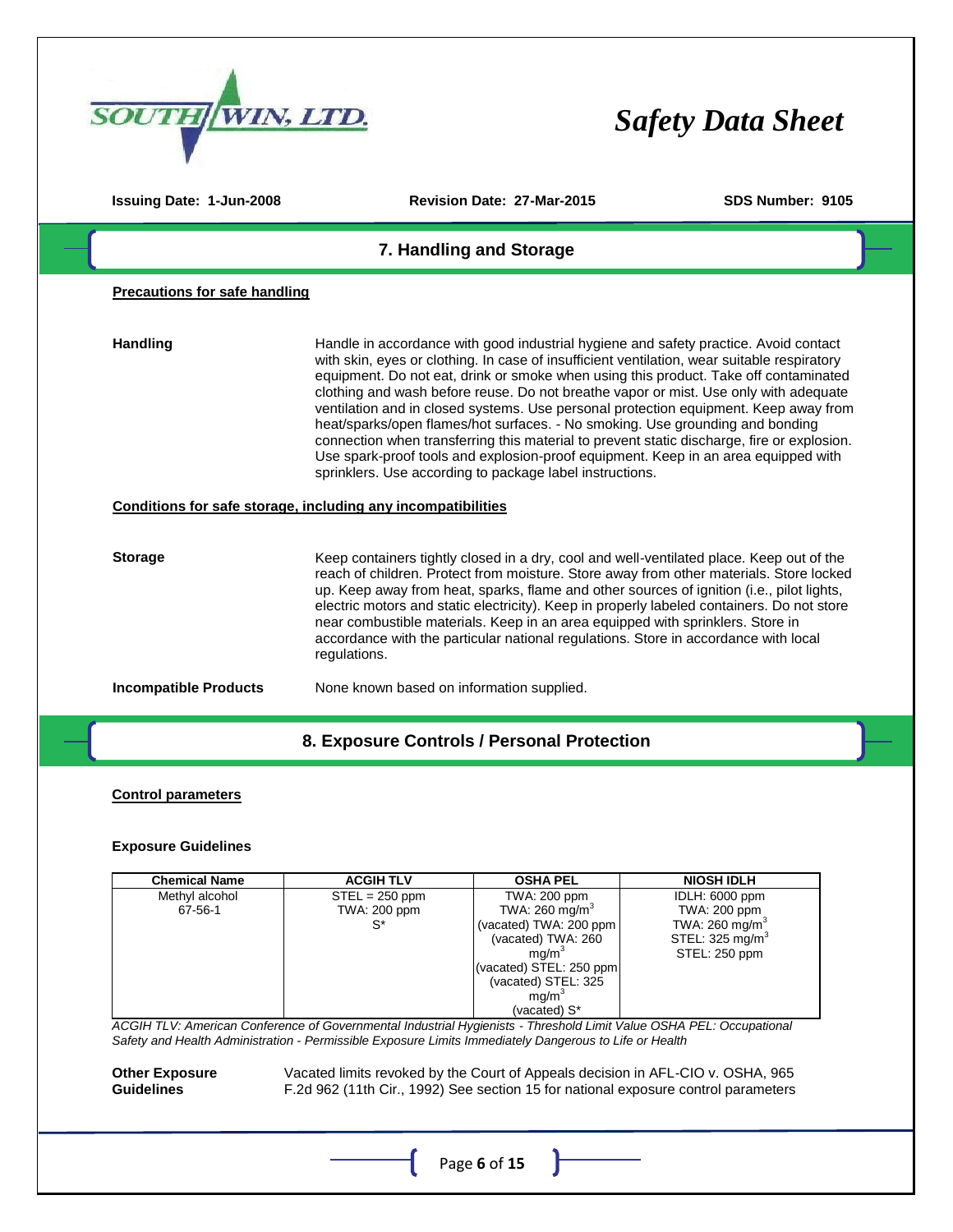

| <b>Issuing Date: 1-Jun-2008</b>                                                                                                                   | Revision Date: 27-Mar-2015                                                                                                                                                                                                                                                                                                                                                                                                                                                                                                                                            | SDS Number: 9105 |  |  |
|---------------------------------------------------------------------------------------------------------------------------------------------------|-----------------------------------------------------------------------------------------------------------------------------------------------------------------------------------------------------------------------------------------------------------------------------------------------------------------------------------------------------------------------------------------------------------------------------------------------------------------------------------------------------------------------------------------------------------------------|------------------|--|--|
| Appropriate engineering controls                                                                                                                  |                                                                                                                                                                                                                                                                                                                                                                                                                                                                                                                                                                       |                  |  |  |
| <b>Engineering Measures</b>                                                                                                                       | <b>Showers</b><br>Eyewash stations<br>Ventilation systems                                                                                                                                                                                                                                                                                                                                                                                                                                                                                                             |                  |  |  |
|                                                                                                                                                   | Individual protection measures, such as personal protective equipment                                                                                                                                                                                                                                                                                                                                                                                                                                                                                                 |                  |  |  |
| <b>Eye/Face Protection</b>                                                                                                                        | None required for consumer use. If splashes are likely to occur:. Wear safety glasses<br>with side shields (or goggles).                                                                                                                                                                                                                                                                                                                                                                                                                                              |                  |  |  |
| <b>Skin and Body Protection</b> None required for consumer use. Repeated or prolonged contact: Wear protective<br>gloves and protective clothing. |                                                                                                                                                                                                                                                                                                                                                                                                                                                                                                                                                                       |                  |  |  |
| <b>Respiratory Protection</b>                                                                                                                     | No protective equipment is needed under normal use conditions. If exposure limits are<br>exceeded or irritation is experienced, ventilation and evacuation may be required.                                                                                                                                                                                                                                                                                                                                                                                           |                  |  |  |
| <b>Hygiene Measures</b>                                                                                                                           | Handle in accordance with good industrial hygiene and safety practice. Do not<br>eat, drink or smoke when using this product. Take off contaminated clothing and<br>wash before reuse. Avoid contact with skin, eyes or clothing. Wear suitable<br>gloves and eye/face protection. No information available. Regular cleaning of<br>equipment, work area and clothing is recommended. Wash hands before breaks<br>and immediately after handling the product. Do not breathe vapor or mist.<br>Contaminated work clothing should not be allowed out of the workplace. |                  |  |  |

## **9. PHYSICAL AND CHEMICAL PROPERTIES 9. Physical and Chemical Properties**

### **Physical and Chemical Properties**

| Liquid<br>Liquid<br><b>Blue</b> | Odor<br><b>Odor Threshold</b> | Mild Alcohol<br>No information available |
|---------------------------------|-------------------------------|------------------------------------------|
|                                 |                               |                                          |
|                                 |                               |                                          |
| No data available               | None known                    |                                          |
| 86 °C / 187 °F                  | None known                    |                                          |
| 29 °C / 85 °F                   | None known                    |                                          |
| No data available               | None known                    |                                          |
| No data available               | None known                    |                                          |
|                                 |                               |                                          |
| No data available               |                               |                                          |
| No data available               |                               |                                          |
| No data available               | None known                    |                                          |
| No data available               | None known                    |                                          |
|                                 |                               |                                          |
|                                 | Values<br>8.5                 | <b>Remarks Method</b><br>None known      |

Þ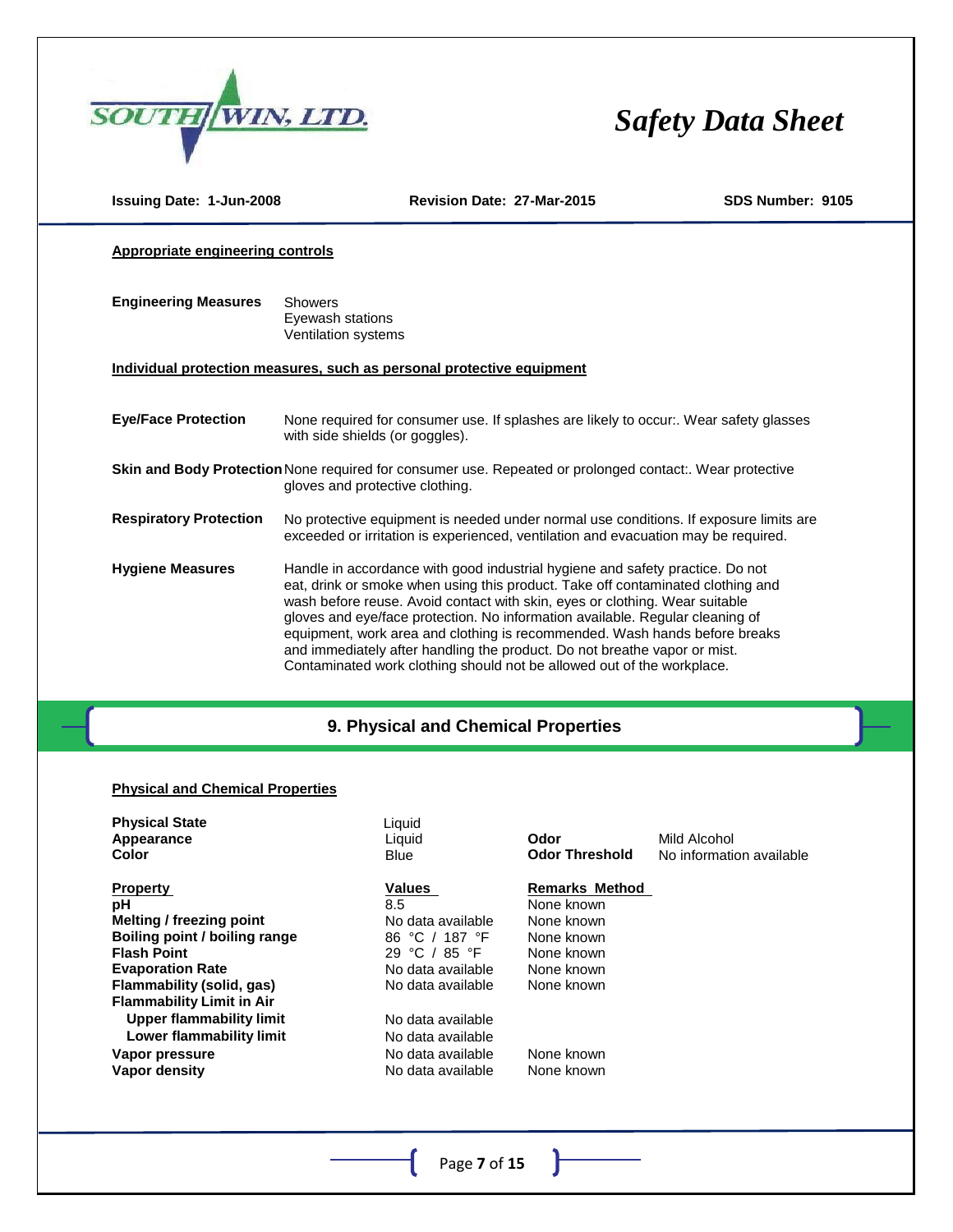

| Issuing Date: 1-Jun-2008                                                                                                                                                                                                                                                                                                                                                                                                                                                                        | Revision Date: 27-Mar-2015                                                                                                                      |                                                                    | SDS Number: 9105 |
|-------------------------------------------------------------------------------------------------------------------------------------------------------------------------------------------------------------------------------------------------------------------------------------------------------------------------------------------------------------------------------------------------------------------------------------------------------------------------------------------------|-------------------------------------------------------------------------------------------------------------------------------------------------|--------------------------------------------------------------------|------------------|
| <b>Specific Gravity</b><br><b>Water Solubility</b><br>Solubility in other solvents                                                                                                                                                                                                                                                                                                                                                                                                              | No data available<br>Miscible in water<br>No data available                                                                                     | None known<br>None known<br>None known                             |                  |
| Partition coefficient: n-octanol/water<br><b>Autoignition temperature</b><br><b>Decomposition temperature</b><br><b>Kinematic viscosity</b><br><b>Dynamic viscosity</b><br><b>Explosive properties</b><br><b>Oxidizing Properties</b>                                                                                                                                                                                                                                                           | No data available<br>No data available<br>No data available<br>No data available<br>No data available<br>No data available<br>No data available | None known<br>None known<br>None known<br>None known<br>None known |                  |
| <b>Other Information</b>                                                                                                                                                                                                                                                                                                                                                                                                                                                                        |                                                                                                                                                 |                                                                    |                  |
| <b>Softening Point</b><br><b>VOC Content (%)</b><br><b>Particle Size</b><br><b>Particle Size Distribution</b>                                                                                                                                                                                                                                                                                                                                                                                   | No data available<br>No data available<br>No data available                                                                                     |                                                                    |                  |
|                                                                                                                                                                                                                                                                                                                                                                                                                                                                                                 | 10. Stability and Reactivity                                                                                                                    |                                                                    |                  |
| <b>Reactivity</b><br>No data available.<br><b>Chemical stability</b><br>Stable under recommended storage conditions.<br><b>Possibility of Hazardous Reactions</b><br>None under normal processing.<br><b>Hazardous Polymerization</b><br>Hazardous polymerization does not occur.<br><b>Conditions to avoid</b><br>Excessive heat. Heat, flames and sparks.<br>Incompatible materials<br>None known based on information supplied.<br><b>Hazardous Decomposition Products</b><br>Carbon oxides. |                                                                                                                                                 |                                                                    |                  |
|                                                                                                                                                                                                                                                                                                                                                                                                                                                                                                 | 11. Toxicological Information                                                                                                                   |                                                                    |                  |
| Information on likely routes of exposure                                                                                                                                                                                                                                                                                                                                                                                                                                                        |                                                                                                                                                 |                                                                    |                  |
| <b>Product Information</b>                                                                                                                                                                                                                                                                                                                                                                                                                                                                      |                                                                                                                                                 |                                                                    |                  |
|                                                                                                                                                                                                                                                                                                                                                                                                                                                                                                 | Page 8 of 15                                                                                                                                    |                                                                    |                  |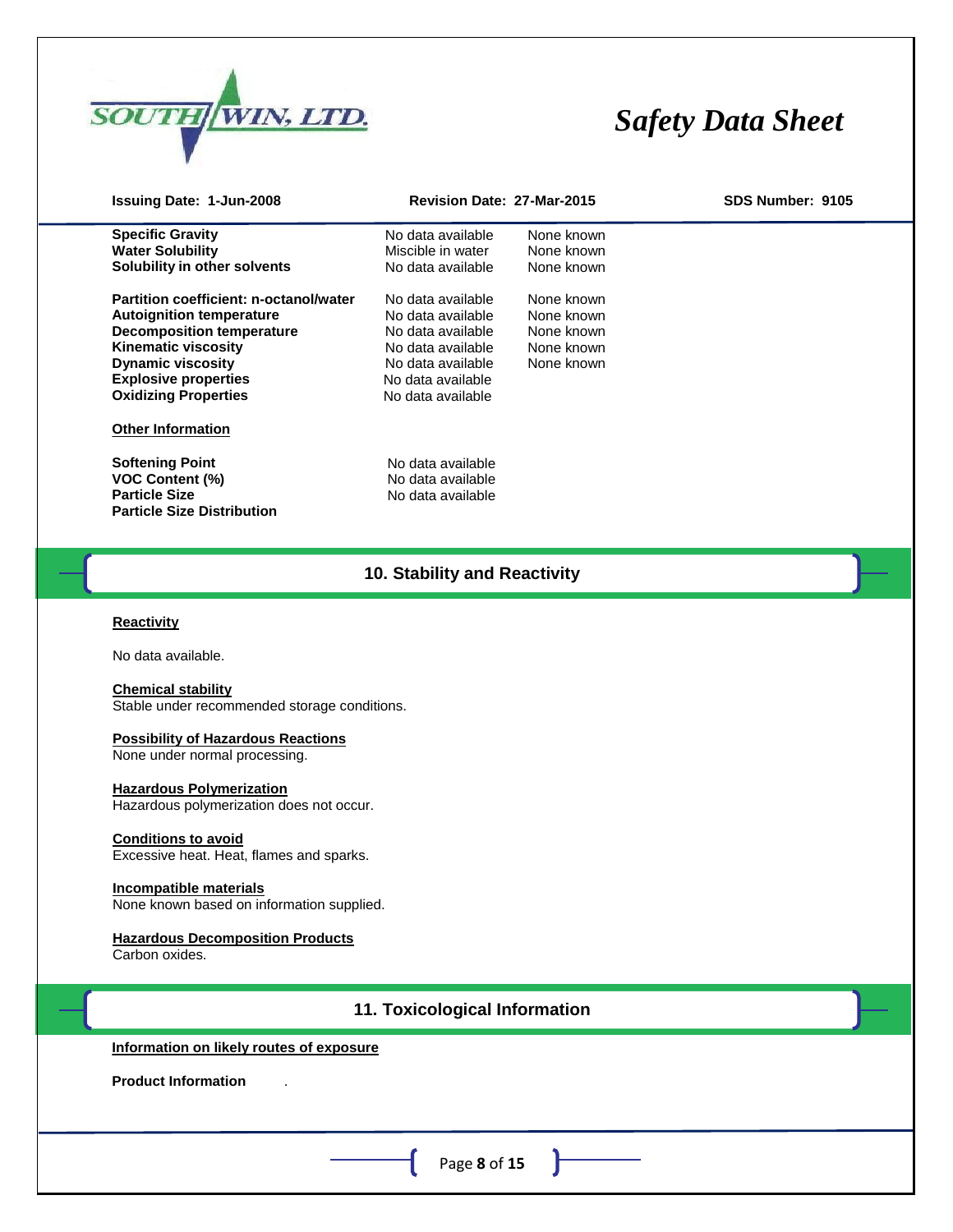

| <b>Issuing Date: 1-Jun-2008</b> | Revision Date: 27-Mar-2015                                                                                                                                                      | SDS Number: 9105 |
|---------------------------------|---------------------------------------------------------------------------------------------------------------------------------------------------------------------------------|------------------|
| <b>Inhalation</b>               | Specific test data for the substance or mixture is not available. Toxic by inhalation.<br>(based on components).                                                                |                  |
| <b>Eye Contact</b>              | Specific test data for the substance or mixture is not available.                                                                                                               |                  |
| <b>Skin Contact</b>             | Specific test data for the substance or mixture is not available. Toxic in contact<br>with skin. May be absorbed through the skin in harmful amounts. (based on<br>components). |                  |
| Ingestion                       | Specific test data for the substance or mixture is not available. May be harmful if<br>swallowed. (based on components).                                                        |                  |

#### **Component Information**

| <b>Chemical Name</b> | Oral LD50        | Dermal LD50 | <b>Inhalation LC50</b> |
|----------------------|------------------|-------------|------------------------|
| Methyl alcohol       | $= 5628$ mg/kg ( |             | (Rat)4 h               |
| 67-56-1              | ′ Rat            |             | $= 83.2$ mg/L,         |

#### **Information on toxicological effects**

| <b>Symptoms</b>                    | Coughing and/ or wheezing. Difficulty in breathing.                                                                                                                                                                                                                                                                                                                                                                                                                                                                                                                                                                                                                                                                        |
|------------------------------------|----------------------------------------------------------------------------------------------------------------------------------------------------------------------------------------------------------------------------------------------------------------------------------------------------------------------------------------------------------------------------------------------------------------------------------------------------------------------------------------------------------------------------------------------------------------------------------------------------------------------------------------------------------------------------------------------------------------------------|
|                                    | Delayed and immediate effects as well as chronic effects from short and long-term exposure                                                                                                                                                                                                                                                                                                                                                                                                                                                                                                                                                                                                                                 |
| <b>Sensitization</b>               | No information available.                                                                                                                                                                                                                                                                                                                                                                                                                                                                                                                                                                                                                                                                                                  |
| <b>Mutagenic Effects</b>           | No information available.                                                                                                                                                                                                                                                                                                                                                                                                                                                                                                                                                                                                                                                                                                  |
| Carcinogenicity                    | Contains no ingredient listed as a carcinogen.                                                                                                                                                                                                                                                                                                                                                                                                                                                                                                                                                                                                                                                                             |
| <b>Reproductive Toxicity</b>       | No information available.                                                                                                                                                                                                                                                                                                                                                                                                                                                                                                                                                                                                                                                                                                  |
| <b>STOT - single exposure</b>      | Based on classification criteria from the 2012 OSHA Hazard Communication<br>Standard (29 CFR 1910.1200), this product has been determined to cause<br>systemic target organ toxicity from acute exposure. (STOT SE). If this product is a<br>mixture, the classification is not based on toxicology studies for this product, but<br>is based solely on toxicology studies for ingredients found within this product.<br>Detailed substance and/or ingredient information may be provided in other<br>sections of this SDS. Target organs effects listed in this document may result<br>from a single overexposure to this product. Causes damage to organs if<br>swallowed. Causes damage to organs in contact with skin. |
| <b>STOT</b> - repeated<br>exposure | No information available.                                                                                                                                                                                                                                                                                                                                                                                                                                                                                                                                                                                                                                                                                                  |
| <b>Chronic Toxicity</b>            | No known effect based on information supplied. Effects from this product caused<br>by acute exposure may cause permanent damage to target organs and/or may<br>cause chronic conditions.                                                                                                                                                                                                                                                                                                                                                                                                                                                                                                                                   |
|                                    | Page 9 of 15                                                                                                                                                                                                                                                                                                                                                                                                                                                                                                                                                                                                                                                                                                               |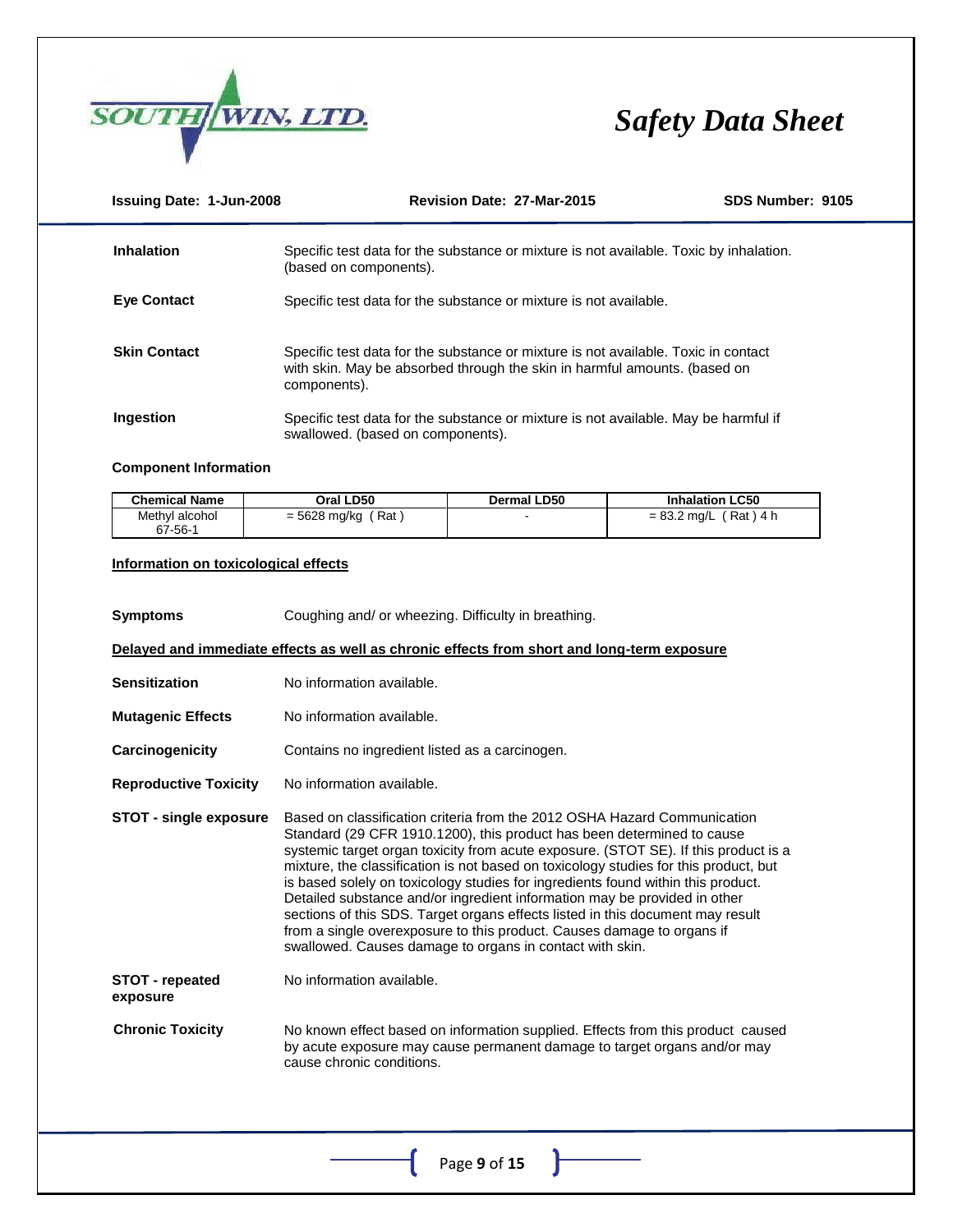

| <b>Issuing Date: 1-Jun-2008</b> | Revision Date: 27-Mar-2015                                                                                       | SDS Number: 9105 |
|---------------------------------|------------------------------------------------------------------------------------------------------------------|------------------|
| <b>Target Organ Effects</b>     | Respiratory system. Systemic Toxicity. Central Nervous System (CNS). Eyes.<br>Gastrointestinal tract (GI). Skin. |                  |
| <b>Aspiration Hazard</b>        | No information available.                                                                                        |                  |

**Numerical measures of toxicity Product Information** 

**The following values are calculated based on chapter 3.1 of the GHS document**

**ATEmix (oral)** 323.00 mg/kg<br> **ATEmix (dermal)** 968.00 mg/kg **ATEmix (inhalation-dust/mist)** 1.62 mg/l **ATEmix (inhalation-vapor)** 10.00 ATEmix

**ATEmix (dermal)** 968.00 mg/kg (ATE)

### **12. ECOLOGICAL INFORMATION 12. Ecological Information**

#### **Ecotoxicity**

The environmental impact of this product has not been fully investigated.

| <b>Chemical</b> | <b>Toxicity to Algae</b> | <b>Toxicity to Fish</b>                      | <b>Toxicity to</b>    | Daphnia Magna (Water Flea) |
|-----------------|--------------------------|----------------------------------------------|-----------------------|----------------------------|
| Name            |                          |                                              | <b>Microorganisms</b> |                            |
| Methyl alcohol  |                          | 96h LC50: $= 28200$ mg/L                     | $EC50 = 39000$ mg/L   |                            |
| 67-56-1         |                          | (Pimephales promelas) 96h                    | $25 \text{ min}$      |                            |
|                 |                          | $LC50:$ > 100 mg/L                           | $EC50 = 40000$ mg/L   |                            |
|                 |                          | (Pimephales promelas) 96h                    | $15 \text{ min}$      |                            |
|                 |                          | LC50: 19500 - 20700 mg/L   EC50 = 43000 mg/L |                       |                            |
|                 |                          | (Oncorhynchus mykiss) 96h                    | 5 min                 |                            |
|                 |                          | $LC50: 18 - 20$ mL/L                         |                       |                            |
|                 |                          | (Oncorhynchus mykiss) 96h                    |                       |                            |
|                 |                          | LC50: 13500 - 17600 mg/L                     |                       |                            |
|                 |                          | (Lepomis macrochirus)                        |                       |                            |

#### **Persistence and Degradability**

No information available.

#### **Bioaccumulation**

| <b>Chemical Name</b> | Log Pow      |
|----------------------|--------------|
| Methyl<br>alcohol    | $-$<br>. U.I |
| 67-56-1              |              |

#### **Other adverse effects**

No information available.

ľ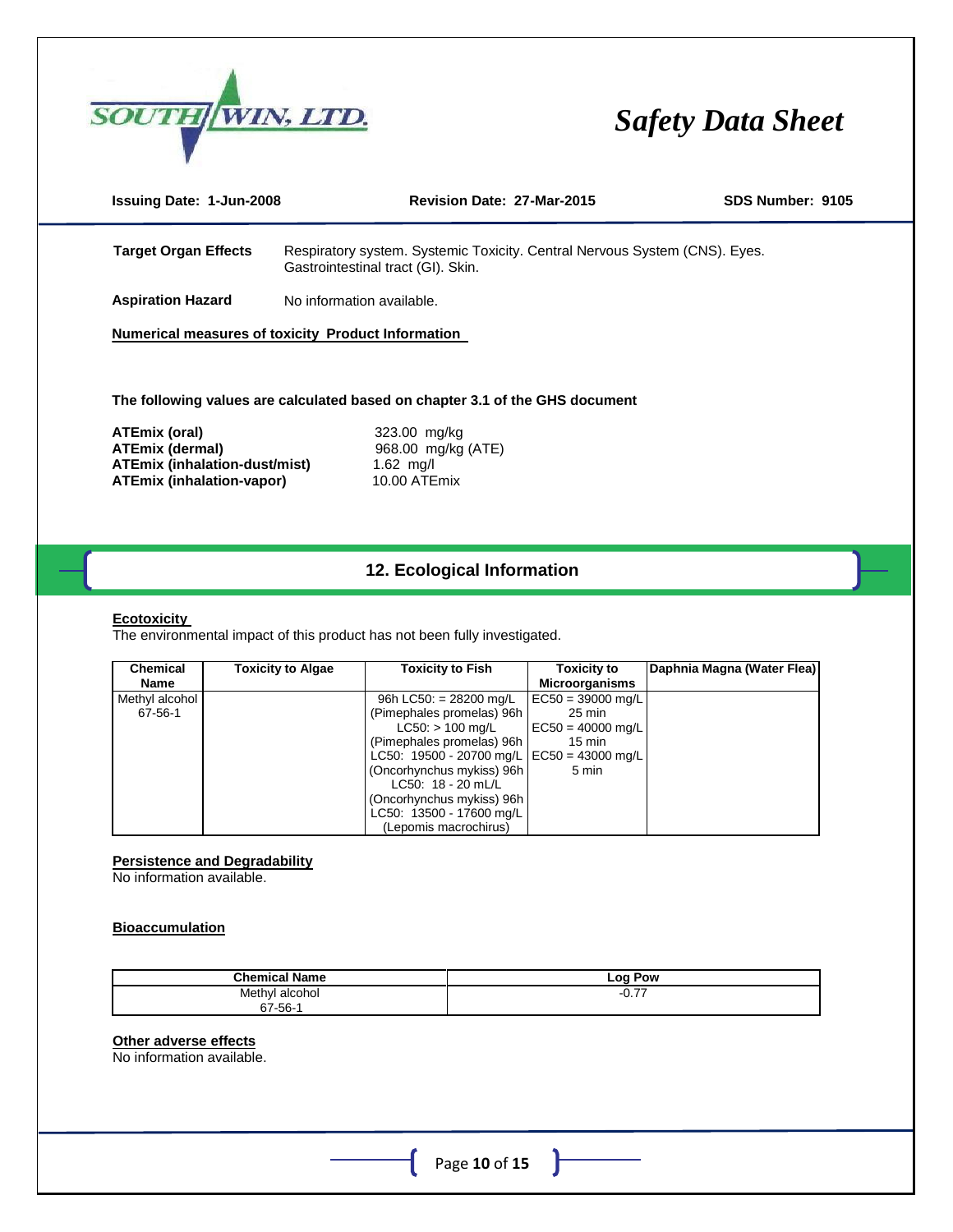

| <b>Issuing Date: 1-Jun-2008</b>                                                                                                            |                                                                        | Revision Date: 27-Mar-2015                                                                                      | SDS Number: 9105                           |  |
|--------------------------------------------------------------------------------------------------------------------------------------------|------------------------------------------------------------------------|-----------------------------------------------------------------------------------------------------------------|--------------------------------------------|--|
|                                                                                                                                            |                                                                        | 13. Disposal Considerations                                                                                     |                                            |  |
| <b>Waste treatment methods</b>                                                                                                             |                                                                        |                                                                                                                 |                                            |  |
| <b>Disposal methods</b>                                                                                                                    |                                                                        | This material, as supplied, is a hazardous waste according to federal<br>regulations (40 CFR 261).              |                                            |  |
| <b>Contaminated Packaging</b>                                                                                                              |                                                                        | Dispose of contents/containers in accordance with local regulations.                                            |                                            |  |
| <b>US EPA Waste Number</b>                                                                                                                 | D001 U154                                                              |                                                                                                                 |                                            |  |
| <b>Chemical Name</b>                                                                                                                       | <b>RCRA</b>                                                            | <b>RCRA - D Series Wastes</b><br><b>RCRA - Basis for Listing</b>                                                | <b>RCRA - U Series Wastes</b>              |  |
| Methyl alcohol<br>67-56-1                                                                                                                  |                                                                        | Included in waste stream:<br>F039                                                                               | U154                                       |  |
| <b>California Hazardous Waste</b><br>Codes                                                                                                 | 212                                                                    | This product contains one or more substances that are listed with the State of California as a hazardous waste. |                                            |  |
| <b>Chemical Name</b><br>Methyl alcohol                                                                                                     |                                                                        |                                                                                                                 | <b>California Hazardous Waste</b><br>Toxic |  |
| 67-56-1                                                                                                                                    |                                                                        |                                                                                                                 | Ignitable                                  |  |
|                                                                                                                                            |                                                                        | 14. Transport Information                                                                                       |                                            |  |
| <b>DOT</b><br><b>Proper Shipping Name</b><br><b>Hazard Class</b><br><b>Description</b><br><b>Emergency Response</b><br><b>Guide Number</b> | <b>CONSUMER COMMODITY</b><br>ORM-D<br>CONSUMER COMMODITY, ORM-D<br>128 |                                                                                                                 |                                            |  |
| <b>TDG</b><br>UN-No.<br><b>Proper Shipping Name</b><br><b>Hazard Class</b><br><b>Packing Group</b><br><b>Description</b>                   | <b>UN1993</b><br>FLAMMABLE LIQUID, N.O.S.<br>3<br>III                  | UN1993, FLAMMABLE LIQUID, N.O.S. (METHYL ALCOHOL), 3, III                                                       |                                            |  |
| <b>MEX</b><br>UN-No.<br><b>Proper Shipping Name</b><br><b>Hazard Class</b><br><b>Packing Group</b><br><b>Description</b>                   | <b>UN1993</b><br>FLAMMABLE LIQUID, N.O.S.<br>3<br>III                  | UN1993 FLAMMABLE LIQUID, N.O.S. (METHYL ALCOHOL), 3, III                                                        |                                            |  |
|                                                                                                                                            |                                                                        | Page 11 of 15                                                                                                   |                                            |  |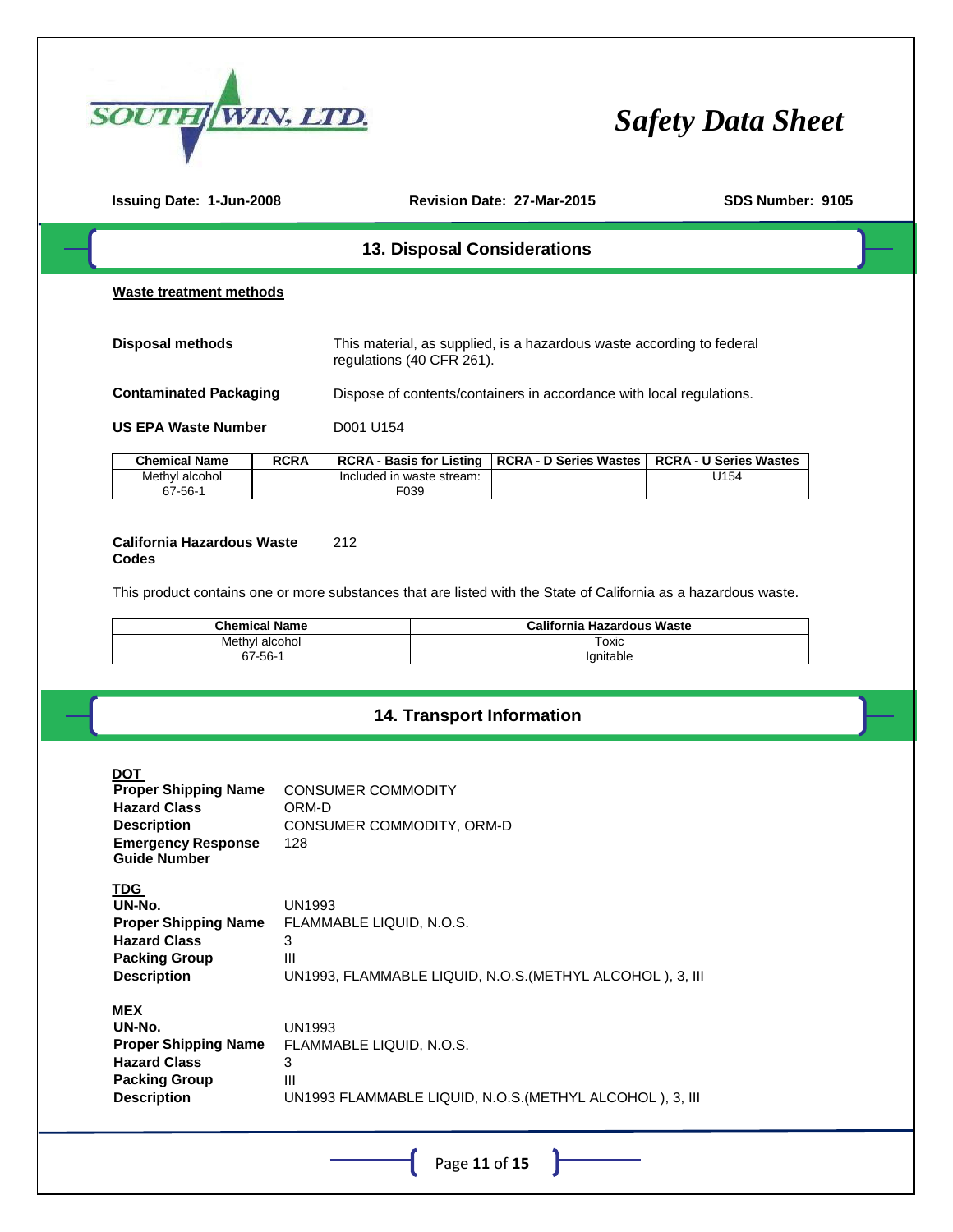

**Issuing Date: 1-Jun-2008 Revision Date: 27-Mar-2015 SDS Number: 9105**

#### **ICAO**

| $-$                         |                                                           |
|-----------------------------|-----------------------------------------------------------|
| UN-No.                      | UN1993                                                    |
| <b>Proper Shipping Name</b> | FLAMMABLE LIQUID, N.O.S.                                  |
| <b>Hazard Class</b>         | 3                                                         |
| <b>Packing Group</b>        | Ш                                                         |
| <b>Description</b>          | UN1993, FLAMMABLE LIQUID, N.O.S. (METHYL ALCOHOL), 3, III |
|                             |                                                           |
| <b>IATA</b>                 |                                                           |
| UN-No.                      | UN1993                                                    |
| <b>Proper Shipping Name</b> | FLAMMABLE LIQUID, N.O.S.                                  |
| <b>Hazard Class</b>         | 3                                                         |

| T LAIVIIVIADLL LIQUID. IN.O.O.                            |
|-----------------------------------------------------------|
|                                                           |
|                                                           |
| UN1993, FLAMMABLE LIQUID, N.O.S. (METHYL ALCOHOL), 3, III |
|                                                           |

### **IMDG/IMO**

| UN-No.                      | UN1993                                                            |
|-----------------------------|-------------------------------------------------------------------|
| <b>Proper Shipping Name</b> | FLAMMABLE LIQUID. N.O.S.                                          |
| <b>Hazard Class</b>         |                                                                   |
| <b>Packing Group</b>        | Ш                                                                 |
| EmS-No.                     | $F-E. S-E$                                                        |
| <b>Description</b>          | UN1993, FLAMMABLE LIQUID, N.O.S. (METHYL ALCOHOL), 3, III, FP 34C |
|                             |                                                                   |

### **RID**

| UN-No.                      | UN1993                                                   |
|-----------------------------|----------------------------------------------------------|
| <b>Proper Shipping Name</b> | FLAMMABLE LIQUID. N.O.S.                                 |
| <b>Hazard Class</b>         |                                                          |
| <b>Packing Group</b>        | Ш                                                        |
| <b>Classification code</b>  | F1                                                       |
| <b>Description</b>          | UN1993 FLAMMABLE LIQUID, N.O.S. (METHYL ALCOHOL), 3, III |
|                             |                                                          |

#### **ADR**

| UN-No.                      | UN1993                                                   |
|-----------------------------|----------------------------------------------------------|
| <b>Proper Shipping Name</b> | FLAMMABLE LIQUID, N.O.S.                                 |
| <b>Hazard Class</b>         |                                                          |
| <b>Packing Group</b>        | Ш                                                        |
| <b>Classification code</b>  | F1                                                       |
| <b>Description</b>          | UN1993 FLAMMABLE LIQUID, N.O.S. (METHYL ALCOHOL), 3, III |
|                             |                                                          |

### **ADN**

| UN-No.                      | UN1993                                                   |
|-----------------------------|----------------------------------------------------------|
| <b>Proper Shipping Name</b> | FLAMMABLE LIQUID, N.O.S.                                 |
| <b>Hazard Class</b>         | 3                                                        |
| <b>Packing Group</b>        | Ш                                                        |
| <b>Classification code</b>  | F1                                                       |
| <b>Special Provisions</b>   | 274, 601, 640E                                           |
| <b>Description</b>          | UN1993 FLAMMABLE LIQUID, N.O.S. (METHYL ALCOHOL), 3, III |
| <b>Hazard Labels</b>        | 3                                                        |

Page **12** of **15**

 $\mathbf{r}$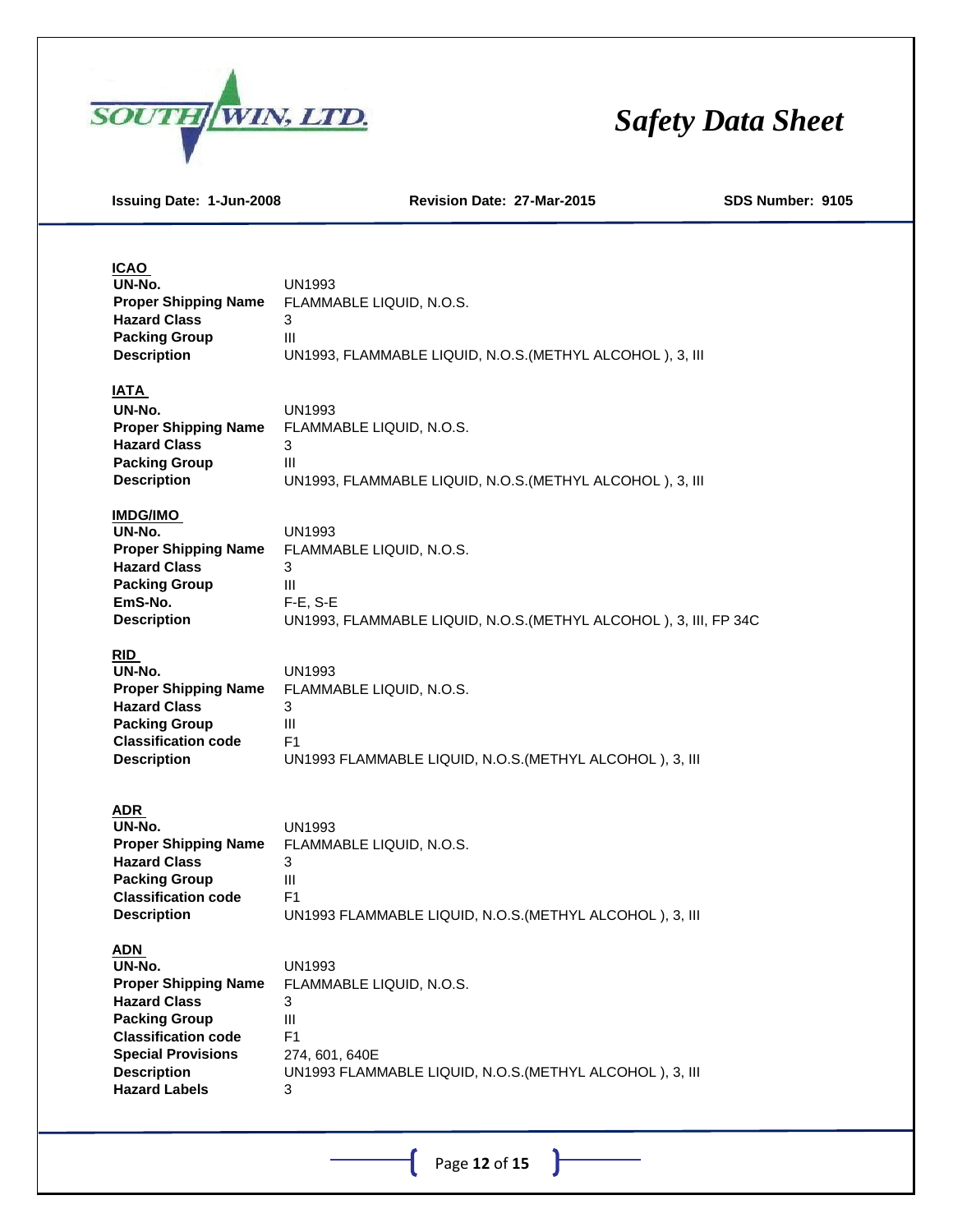

| <b>Issuing Date: 1-Jun-2008</b>                                                        |                                                                                 | Revision Date: 27-Mar-2015 | SDS Number: 9105 |  |
|----------------------------------------------------------------------------------------|---------------------------------------------------------------------------------|----------------------------|------------------|--|
| <b>Limited Quantity</b><br><b>Ventilation</b>                                          | 5L<br>VE <sub>01</sub>                                                          |                            |                  |  |
|                                                                                        |                                                                                 | 15. Regulatory Information |                  |  |
| International<br><b>Inventories</b>                                                    |                                                                                 |                            |                  |  |
| TSCA<br>Complies<br><b>DSL</b><br>All components are listed either on the DSL or NDSL. |                                                                                 |                            |                  |  |
|                                                                                        | <b>TSCA</b> - United States Toxic Substances Control Act Section 8(b) Inventory |                            |                  |  |

**DSL/NDSL** - Canadian Domestic Substances List/Non-Domestic Substances List

#### **US Federal**

#### **Regulations**

#### **SARA 313**

Section 313 of Title III of the Superfund Amendments and Reauthorization Act of 1986 (SARA). This product contains a chemical or chemicals which are subject to the reporting requirements of the Act and Title 40 of the Code of Federal Regulations, Part 372

| <b>Chemical Name</b>     | <b>CAS No</b> | Weight-%   | <b>SARA 313 -</b><br>Threshold<br>Values % |
|--------------------------|---------------|------------|--------------------------------------------|
| Methyl alcohol - 67-56-1 | $67 - 56 -$   | 30<br>- 40 |                                            |

#### **SARA 311/312 Hazard**

| <b>Categories</b>                 |     |
|-----------------------------------|-----|
| <b>Acute Health Hazard</b>        | Yes |
| <b>Chronic Health Hazard</b>      | Yes |
| <b>Fire Hazard</b>                | Yes |
| Sudden release of pressure hazard | No  |
| <b>Reactive Hazard</b>            | N٥  |

#### **CWA (Clean Water Act)**

This product contains the following substances which are regulated pollutants pursuant to the Clean Water Act (40 CFR 122.21 and 40 CFR 122.42)

#### **CERCLA**

This material, as supplied, contains one or more substances regulated as a hazardous substance under the Comprehensive Environmental Response Compensation and Liability Act (CERCLA) (40 CFR 302)

| <b>Chemical Name</b>      | <b>Hazardous Substances RQs</b> | <b>Extremely Hazardous</b><br><b>Substances RQs</b> | RQ                                                     |
|---------------------------|---------------------------------|-----------------------------------------------------|--------------------------------------------------------|
| Methyl alcohol<br>67-56-1 | 5000 lb                         |                                                     | $RQ = 2270$ kg final $RQ$<br>$RQ = 5000$ lb final $RQ$ |

Page **13** of **15**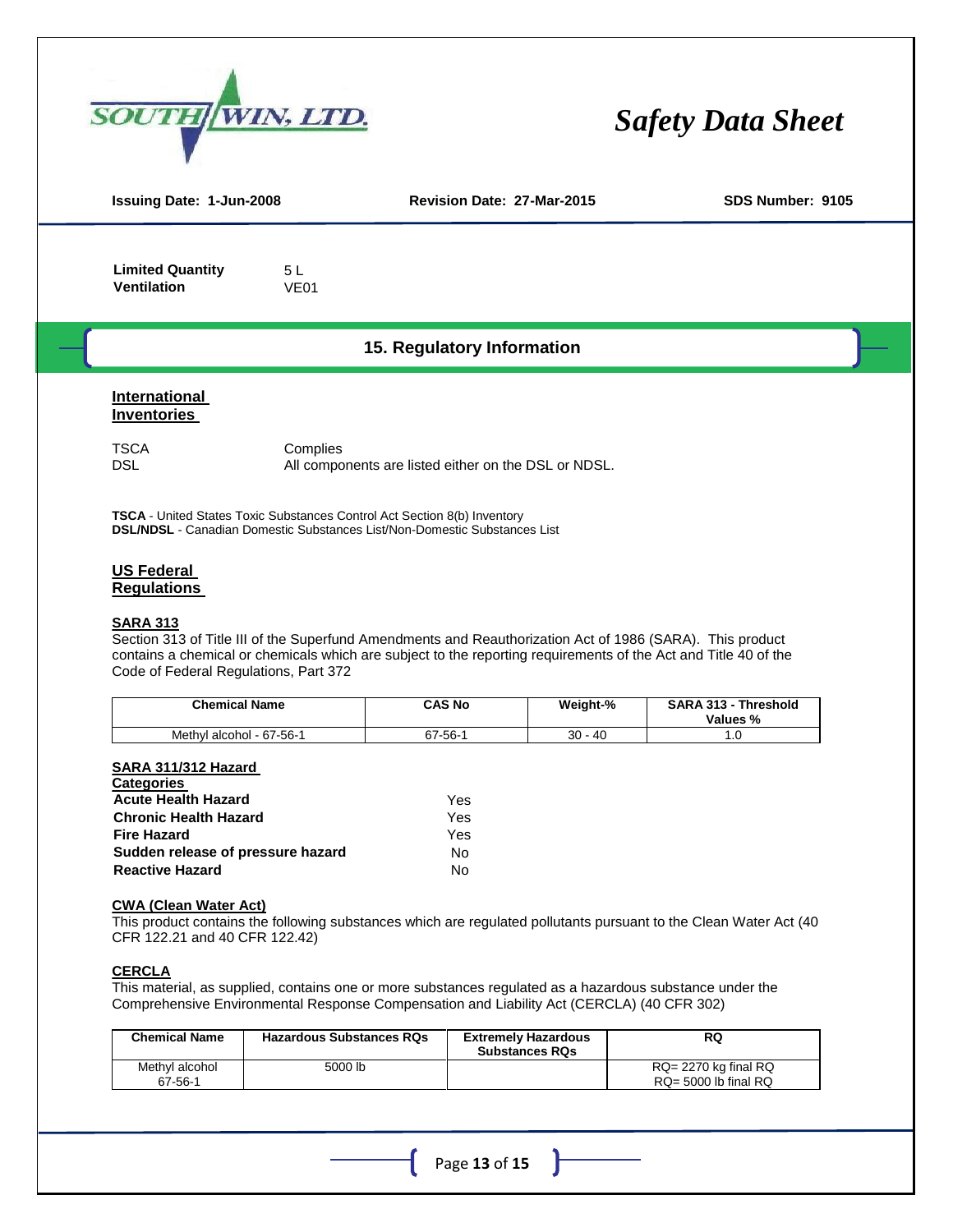

**Issuing Date: 1-Jun-2008 Revision Date: 27-Mar-2015 SDS Number: 9105**

#### **US State Regulations**

#### **California Proposition 65**

This product contains the following Proposition 65 chemicals.

| . .                                     | California                |  |  |
|-----------------------------------------|---------------------------|--|--|
| Jhemica'                                | 65                        |  |  |
| Name                                    | Proposition               |  |  |
| $\sim$<br>Methyl<br>alcohol<br>-67-56-7 | וmenta<br>Develo<br>ונונו |  |  |

#### **US State Right-to-know Regulations**

| <b>Chemical Name</b>      | <b>New Jersey</b> | Massachusetts Pennsyll Rhode Island | vania | <b>Illinois</b> |
|---------------------------|-------------------|-------------------------------------|-------|-----------------|
| Methyl alcohol<br>67-56-1 |                   |                                     |       |                 |

#### **International Regulations**

#### **Mexico**

#### **National occupational exposure limits**

| Component           | <b>Carcinogen Status</b> | <b>Exposure Limits</b>                 |
|---------------------|--------------------------|----------------------------------------|
| Methyl alcohol      |                          | Mexico: TWA= 200 ppm                   |
| $67-56-1$ (15 - 40) |                          | Mexico: TWA= 260 mg/m <sup>3</sup>     |
|                     |                          | Mexico: STEL= 250 ppm                  |
|                     |                          | Mexico: $STEL = 310$ mg/m <sup>3</sup> |

*Mexico - Occupational Exposure Limits - Carcinogens* 

#### **Canada WHMIS Hazard Class**

B2 - Flammable liquid D2A - Very toxic materials D2B - Toxic materials



| 16. Other Information                  |
|----------------------------------------|
|                                        |
| Page 14 of 15 $\overline{\phantom{a}}$ |